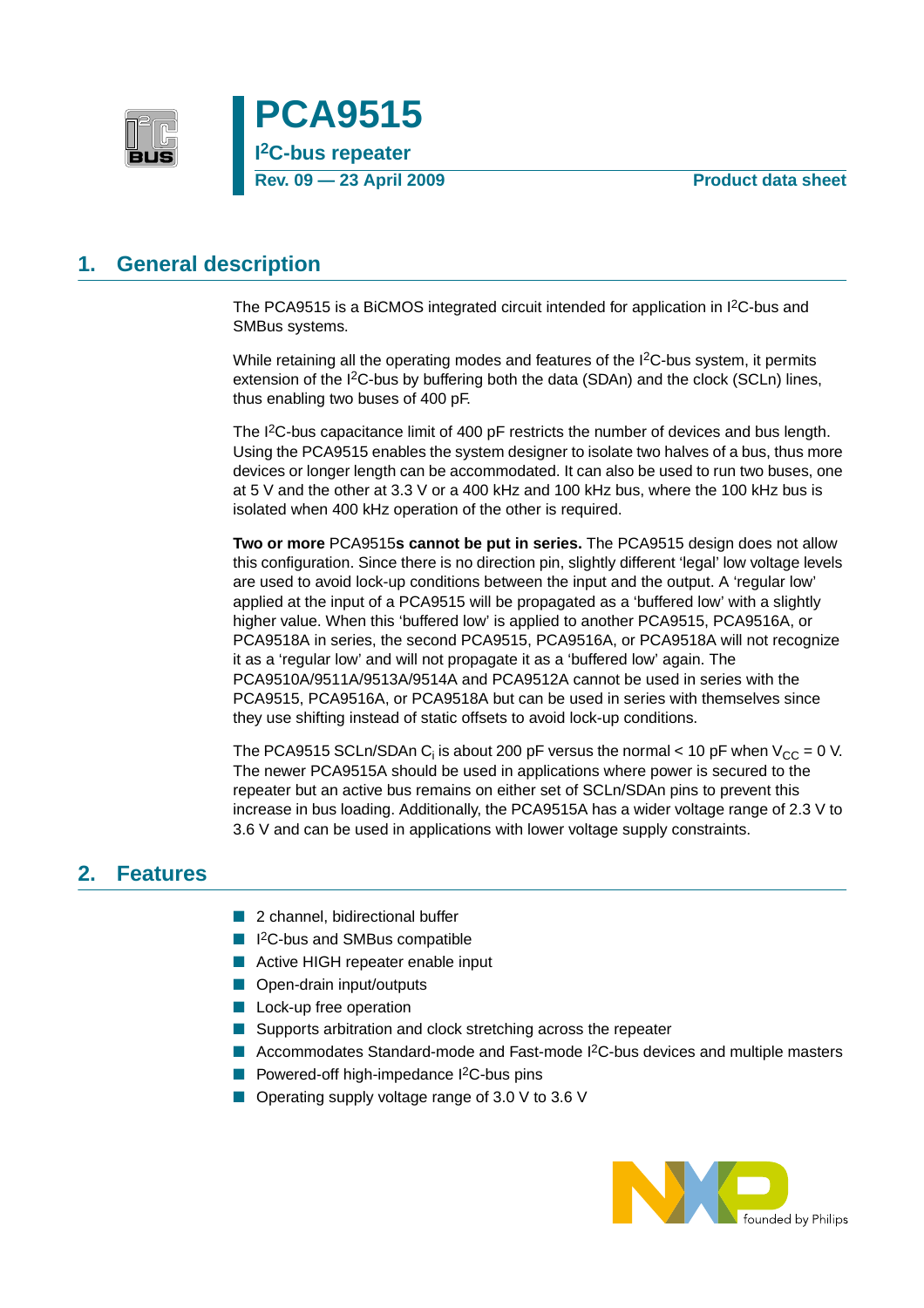- 5.5 V tolerant I<sup>2</sup>C-bus (SCLn, SDAn) and enable (EN) pins
- 0 Hz to 400 kHz clock frequency<sup>1</sup>
- ESD protection exceeds 2000 V HBM per JESD22-A114, 200 V MM per JESD22-A115, and 1000 V CDM per JESD22-C101
- Latch-up testing is done to JEDEC Standard JESD78 which exceeds 100 mA
- Packages offered: SO8 and TSSOP8 (MSOP8)

## <span id="page-1-2"></span>**3. Ordering information**

### **Table 1. Ordering information**

| Type number      | Package               |                                                                        |                |  |  |
|------------------|-----------------------|------------------------------------------------------------------------|----------------|--|--|
|                  | <b>Name</b>           | <b>Description</b>                                                     | <b>Version</b> |  |  |
| <b>PCA9515D</b>  | SO <sub>8</sub>       | plastic small outline package; 8 leads;<br>body width 3.9 mm           | SOT96-1        |  |  |
| <b>PCA9515DP</b> | TSSOP8 <sup>[1]</sup> | plastic thin shrink small outline package; 8 leads;<br>body width 3 mm | SOT505-1       |  |  |

<span id="page-1-0"></span>[1] Also known as MSOP8.

### <span id="page-1-3"></span>**3.1 Ordering options**

### **Table 2. Ordering options**

| $1$ univ $1$     |              |                              |  |  |
|------------------|--------------|------------------------------|--|--|
| Type number      | Topside mark | Temperature range            |  |  |
| <b>PCA9515D</b>  | PCA9515      | $T_{amb}$ = –40 °C to +85 °C |  |  |
| <b>PCA9515DP</b> | 9515         | $T_{amb}$ = –40 °C to +85 °C |  |  |

## <span id="page-1-4"></span>**4. Block diagram**



<span id="page-1-1"></span>The output pull-down of each internal buffer is set for approximately 0.5 V, while the input threshold of each internal buffer is set about 0.07 V lower, when the output is internally driven LOW. This prevents a lock-up condition from occurring.

1. The maximum system operating frequency may be less than 400 kHz because of the delays added by the repeater.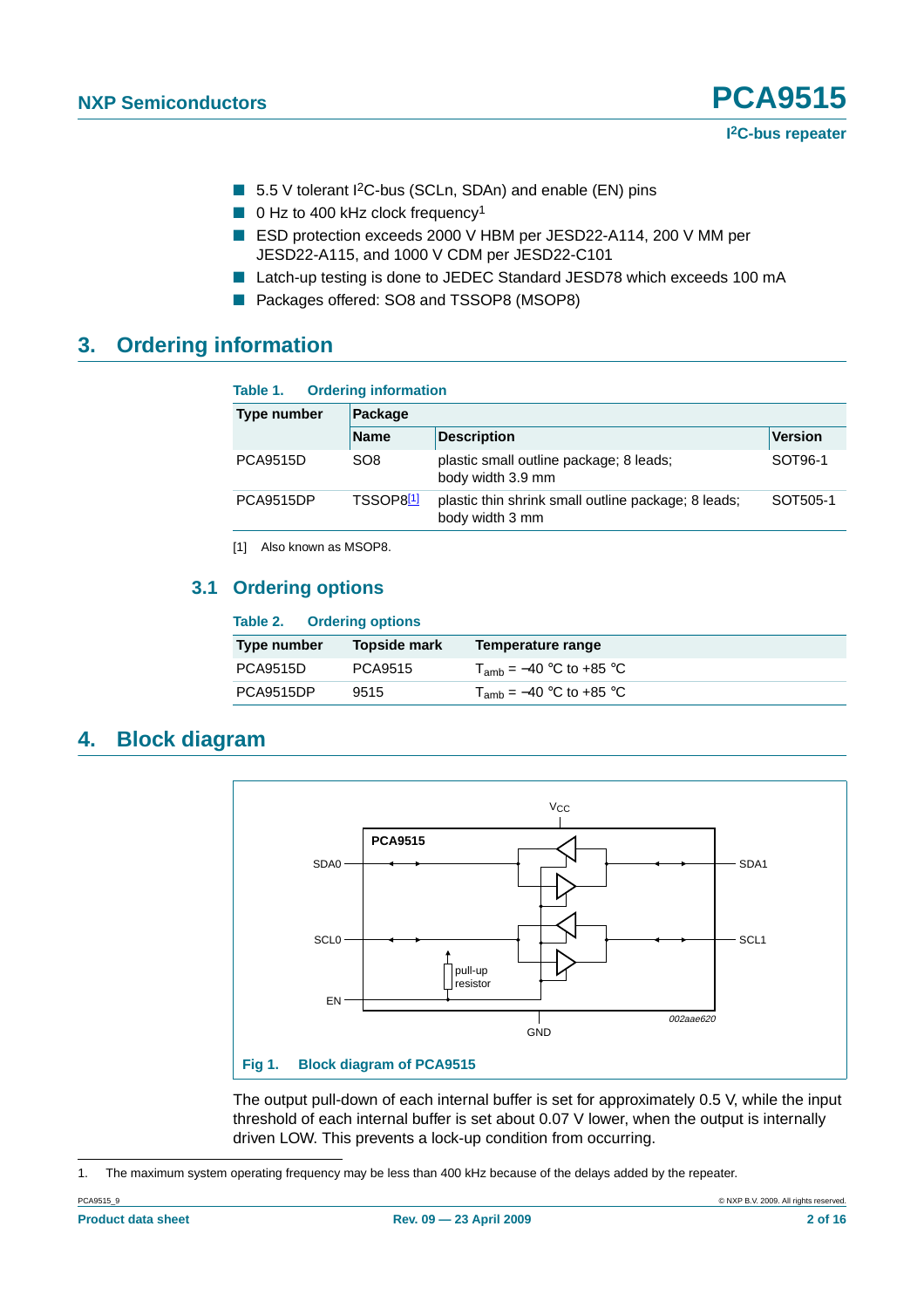## <span id="page-2-1"></span><span id="page-2-0"></span>**5. Pinning information**

## **5.1 Pinning**



## <span id="page-2-2"></span>**5.2 Pin description**

| Table 3.         | <b>Pin description</b> |                                   |
|------------------|------------------------|-----------------------------------|
| Symbol           | <b>Pin</b>             | <b>Description</b>                |
| n.c.             | 1                      | not connected                     |
| <b>SCL0</b>      | 2                      | serial clock bus 0                |
| SDA0             | 3                      | serial data bus 0                 |
| <b>GND</b>       | 4                      | supply ground                     |
| EN               | 5                      | active HIGH repeater enable input |
| SDA <sub>1</sub> | 6                      | serial data bus 1                 |
| SCL <sub>1</sub> | 7                      | serial clock bus 1                |
| $V_{CC}$         | 8                      | supply power                      |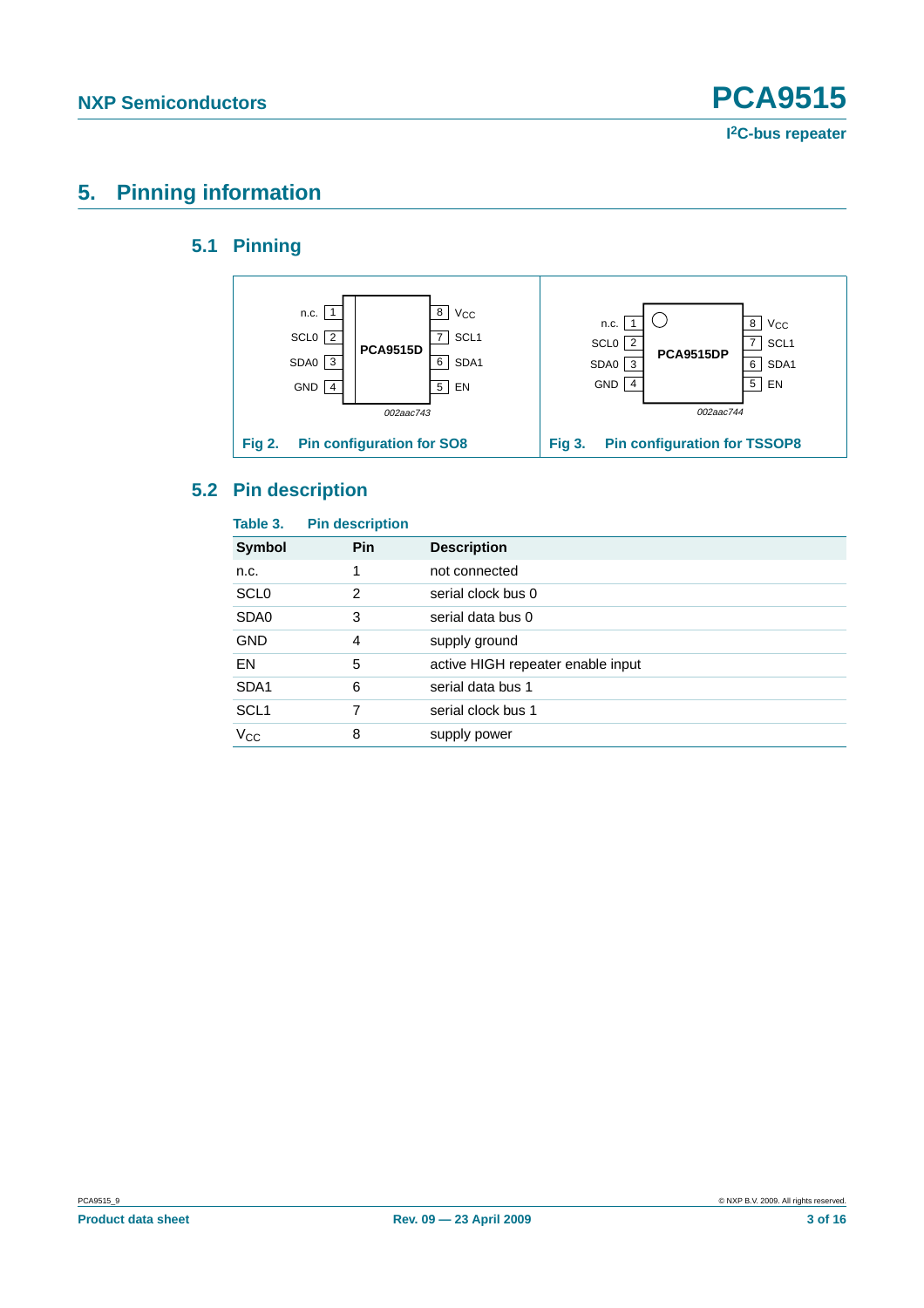## <span id="page-3-0"></span>**6. Functional description**

The PCA9515 BiCMOS integrated circuit contains two identical buffer circuits which enable I2C-bus and similar bus systems to be extended without degradation of system performance. (Refer to [Figure 1 "Block diagram of PCA9515".](#page-1-1))

The PCA9515 BiCMOS integrated circuit contains two bidirectional open-drain buffers specifically designed to support the standard low-level-contention arbitration of the I 2C-bus. Except during arbitration or clock stretching, the PCA9515 acts like a pair of non-inverting, open-drain buffers, one for SDA and one for SCL.

### <span id="page-3-1"></span>**6.1 Enable**

The EN pin is active HIGH with an internal pull-up and allows the user to select when the repeater is active. This can be used to isolate a badly behaved slave on power-up until after the system power-up reset. It should never change state during an I2C-bus operation because disabling during a bus operation will hang the bus and enabling part way through a bus cycle could confuse the I2C-bus parts being enabled.

The enable pin (EN) should only change state when the global bus and the repeater port are in an idle state to prevent system failures.

### <span id="page-3-2"></span>**6.2 I2C-bus systems**

As with the standard  $12C$ -bus system, pull-up resistors are required to provide the logic HIGH levels on the buffered bus. (Standard open-collector configuration of the  $12C$ -bus.) The size of these pull-up resistors depends on the system, but each side of the repeater must have a pull-up resistor. This part is designed to work with Standard-mode and Fast-mode I<sup>2</sup>C-bus devices in addition to SMBus devices. Standard-mode I<sup>2</sup>C-bus devices only specify 3 mA output drive; this limits the termination current to 3 mA in a generic I 2C-bus system where Standard-mode devices and multiple masters are possible. Under certain conditions, higher termination currents can be used. Please see application note AN255, "I<sup>2</sup>C/SMBus Repeaters, Hubs and Expanders" for additional information on sizing resistors and precautions when using more than one PCA9515 in a system or using the PCA9515 in conjunction with the P82B96.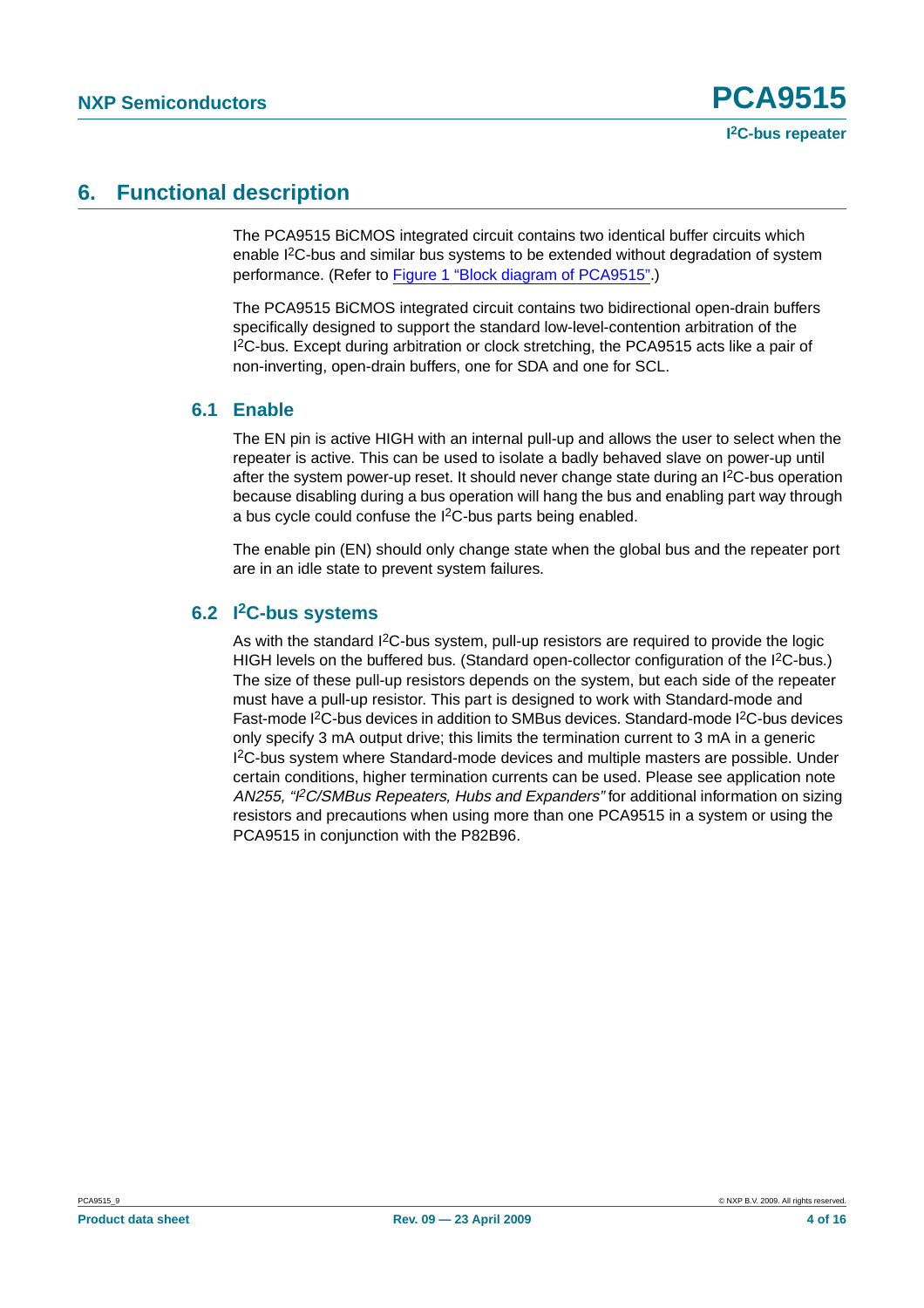## <span id="page-4-1"></span>**7. Application design-in information**

A typical application is shown in [Figure](#page-4-0) 4. In this example, the system master is running on a 3.3 V  $12$ C-bus while the slave is connected to a 5 V bus. Both buses run at 100 kHz unless the slave bus is isolated and then the master bus can run at 400 kHz. Master devices can be placed on either bus.



<span id="page-4-0"></span>The PCA9515 is 5 V tolerant so it does not require any additional circuitry to translate between the different bus voltages.

When one side of the PCA9515 is pulled LOW by a device on the  $12C$ -bus, a CMOS hysteresis type input detects the falling edge and causes an internal driver on the other side to turn on, thus causing the other side to also go LOW. The side driven LOW by the PCA9515 will typically be at  $V_{OL} = 0.5$  V.

In order to illustrate what would be seen in a typical application, refer to [Figure](#page-5-0) 5 and [Figure](#page-5-1) 6. If the bus master in [Figure](#page-4-0) 4 were to write to the slave through the PCA9515, we would see the waveform shown in [Figure](#page-5-0) 5 on Bus 0. This looks like a normal  $1<sup>2</sup>C$ -bus transmission until the falling edge of the  $8<sup>th</sup>$  clock pulse. At that point, the master releases the data line (SDA) while the slave pulls it LOW through the PCA9515. Because the  $V_{\text{OI}}$  of the PCA9515 is typically around 0.5 V, a step in the SDA will be seen. After the master has transmitted the 9<sup>th</sup> clock pulse, the slave releases the data line.

On the Bus 1 side of the PCA9515, the clock and data lines would have a positive offset from ground equal to the  $V_{OL}$  of the PCA9515. After the 8<sup>th</sup> clock pulse, the data line will be pulled to the  $V_{\Omega}$  of the slave device that is very close to ground in our example.

It is important to note that any arbitration or clock stretching events on Bus 1 require that the V<sub>OL</sub> of the devices on Bus 1 be 70 mV below the V<sub>OL</sub> of the PCA9515 (see V<sub>OL</sub>-V<sub>ILc</sub> in [Section 9 "Static characteristics"](#page-6-0)) to be recognized by the PCA9515 and then transmitted to Bus 0.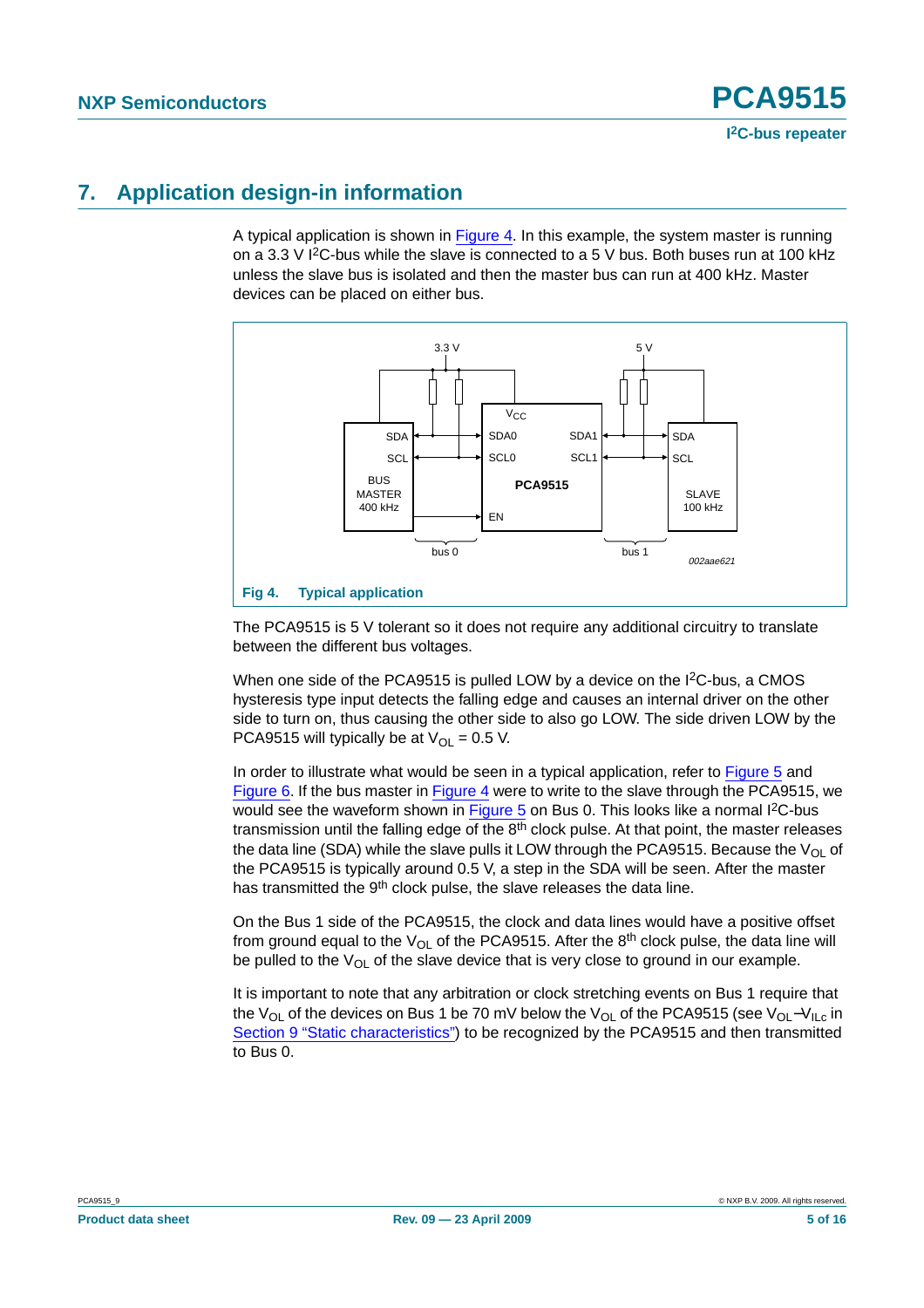

<span id="page-5-0"></span>

# <span id="page-5-2"></span><span id="page-5-1"></span>**8. Limiting values**

### **Table 4. Limiting values**

In accordance with the Absolute Maximum Rating System (IEC 60134). Voltages with respect to GND.

| Symbol                      | <b>Parameter</b>                   | <b>Conditions</b> | Min    | Max    | Unit |
|-----------------------------|------------------------------------|-------------------|--------|--------|------|
| $V_{CC}$                    | supply voltage                     |                   | $-0.5$ | $+7$   | V    |
| V <sub>bus</sub>            | voltage range I <sup>2</sup> C-bus | SCL or SDA        | $-0.5$ | $+7$   | V    |
|                             | DC current                         | any pin           |        | 50     | mA   |
| $P_{\text{tot}}$            | total power dissipation            |                   |        | 100    | mW   |
| $T_{\text{stg}}$            | storage temperature                |                   | $-55$  | $+125$ | °C   |
| $\mathsf{T}_{\mathsf{amb}}$ | ambient temperature                | operating         | $-40$  | $+85$  | °C   |

**I 2C-bus repeater**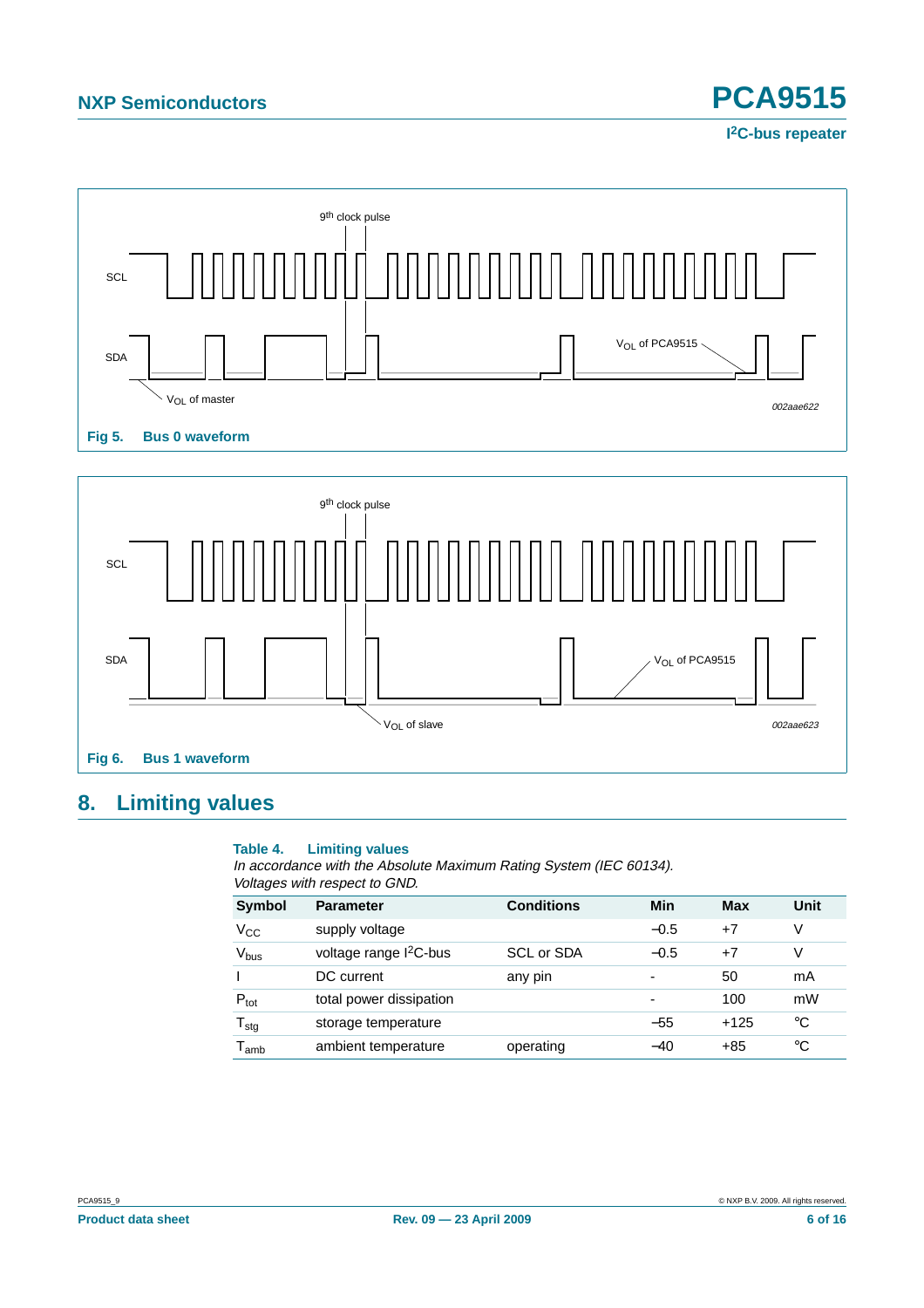## <span id="page-6-0"></span>**9. Static characteristics**

### <span id="page-6-3"></span>**Table 5. Static characteristics**

 $V_{CC}$  = 3.0 V to 3.6 V; GND = 0 V;  $T_{amb}$  = -40 °C to +85 °C; unless otherwise specified.

| Symbol                 | <b>Parameter</b>                                                                 | <b>Conditions</b>                                                                                  | Min                      | <b>Typ</b>               | <b>Max</b>     | <b>Unit</b> |
|------------------------|----------------------------------------------------------------------------------|----------------------------------------------------------------------------------------------------|--------------------------|--------------------------|----------------|-------------|
| <b>Supplies</b>        |                                                                                  |                                                                                                    |                          |                          |                |             |
| $V_{CC}$               | supply voltage                                                                   |                                                                                                    | 3.0                      | 3.3                      | 3.6            | $\vee$      |
| $I_{\text{CCH}}$       | HIGH-level supply current                                                        | both channels HIGH;<br>$V_{CC}$ = 3.6 V;<br>$SDAn = SCLn = VCC$                                    |                          | 2.3                      | 5              | mA          |
| $I_{CCL}$              | LOW-level supply current                                                         | both channels LOW;<br>$V_{CC}$ = 3.6 V; one SDA<br>and one $SCL = GND$ ,<br>other SDA and SCL open | $\overline{\phantom{a}}$ | 2.3                      | $\overline{5}$ | mA          |
| $I_{\text{CCLc}}$      | contention LOW-level supply current                                              | $V_{\rm CC}$ = 3.6 V;<br>$SDAn = SCLn = GND$                                                       |                          | 2.1                      | 5              | mA          |
|                        | <b>Input SCLn; input/output SDAn</b>                                             |                                                                                                    |                          |                          |                |             |
| V <sub>IH</sub>        | HIGH-level input voltage                                                         |                                                                                                    | $0.7V_{CC}$              | $\overline{\phantom{a}}$ | 5.5            | $\vee$      |
| $V_{IL}$               | LOW-level input voltage                                                          |                                                                                                    | $11 - 0.5$               | ä,                       | $+0.3V_{CC}$   | V           |
| $V_{ILC}$              | contention LOW-level input voltage                                               |                                                                                                    | $11 - 0.5$               | $\overline{\phantom{0}}$ | $+0.4$         | V           |
| $V_{\text{IK}}$        | input clamping voltage                                                           | $I_1 = -18$ mA                                                                                     | $\blacksquare$           | ٠                        | $-1.2$         | $\vee$      |
| Iц                     | input leakage current                                                            | $V_1 = 3.6 V$                                                                                      | $-1$                     | $\overline{\phantom{0}}$ | $+1$           | μA          |
| I <sub>IL</sub>        | LOW-level input current                                                          | SDA, SCL; $V_1 = 0.2 V$                                                                            |                          | $\frac{1}{2}$            | 10             | μA          |
| $V_{OL}$               | LOW-level output voltage                                                         | $I_{OL} = 0$ mA or 6 mA                                                                            | 0.47                     | 0.52                     | 0.6            | V           |
| $V_{OL} - V_{ILC}$     | difference between LOW-level<br>output and LOW-level input voltage<br>contention | guaranteed by design                                                                               |                          |                          | 70             | mV          |
| <b>ILOH</b>            | HIGH-level output leakage current                                                | $V_0 = 3.6 V$                                                                                      | $\overline{\phantom{a}}$ | $\overline{\phantom{a}}$ | 10             | μA          |
| $C_i$                  | input capacitance                                                                | $V_1 = 3$ V or 0 V                                                                                 |                          | 6                        | 7[2]           | pF          |
| <b>Enable input EN</b> |                                                                                  |                                                                                                    |                          |                          |                |             |
| $V_{IL}$               | LOW-level input voltage                                                          |                                                                                                    | $-0.5$                   | $\overline{\phantom{0}}$ | $+0.8$         | $\vee$      |
| V <sub>IH</sub>        | HIGH-level input voltage                                                         |                                                                                                    | 2.0                      | $\overline{\phantom{a}}$ | 5.5            | $\vee$      |
| Ι'n.                   | LOW-level input current                                                          | EN; $V_1 = 0.2 V$                                                                                  | $\overline{\phantom{a}}$ | 10                       | 30             | μA          |
| Iц                     | input leakage current                                                            |                                                                                                    | $-1$                     | ÷.                       | $+1$           | μA          |
| $C_i$                  | input capacitance                                                                | $V_1 = 3.0 V$ or 0 V                                                                               | $\blacksquare$           | 6                        | $\overline{7}$ | pF          |

<span id="page-6-1"></span>[1]  $V_{IL}$  specification is for the first LOW level seen by the SDAn/SCLn lines.  $V_{ILc}$  is for the second and subsequent LOW levels seen by the SDAn/SCLn lines.

<span id="page-6-2"></span>[2] The SCLn/SDAn C<sub>i</sub> is about 200 pF when V<sub>CC</sub> = 0 V. The PCA9515A should be used in applications where power is secured to the repeater but an active bus remains on either set of SCLn/SDAn pins.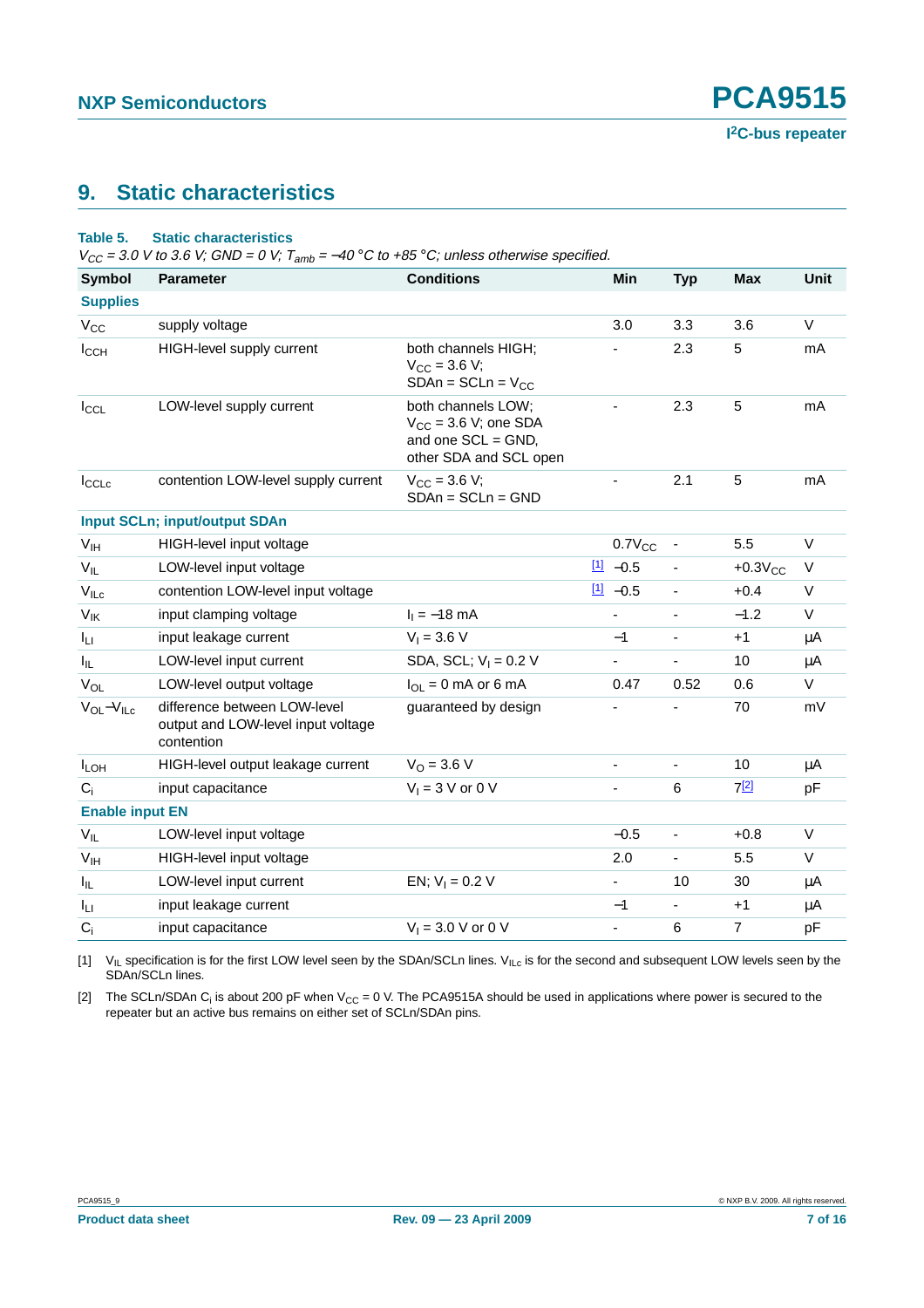## <span id="page-7-2"></span>**10. Dynamic characteristics**

### **Table 6. Dynamic characteristics**

 $V_{CC}$  = 3.0 V to 3.6 V; GND = 0 V; T<sub>amb</sub> = -40 °C to +85 °C; unless otherwise specified.

| <b>Symbol</b>    | <b>Parameter</b>                   | <b>Conditions</b>       | Min                      | Typ                      | Max                      | Unit |
|------------------|------------------------------------|-------------------------|--------------------------|--------------------------|--------------------------|------|
| t <sub>PHL</sub> | HIGH to LOW propagation delay      | Figure 7                | 57                       | 98                       | 170                      | ns   |
| t <sub>PLH</sub> | LOW to HIGH propagation delay      | Figure 7                | 33                       | 55                       | 78                       | ns   |
| $t$ THL          | HIGH to LOW output transition time | Figure 7                | $\overline{\phantom{0}}$ | 67                       | $\overline{\phantom{0}}$ | ns   |
| $t_{\text{TLH}}$ | LOW to HIGH output transition time | Figure 7                | $[1]$                    | 135                      | -                        | ns   |
| $t_{\rm su}$     | set-up time                        | EN to START condition   | 100                      | $\overline{\phantom{0}}$ |                          | ns   |
| th               | hold time                          | EN after STOP condition | 100                      | ٠                        | ٠                        | ns   |

<span id="page-7-1"></span>[1] The t<sub>TLH</sub> transition time is specified with loads of 1.35 kΩ pull-up resistance and 7 pF load capacitance, plus an additional 50 pF load capacitance. Different load resistance and capacitance will alter the RC time constant, thereby changing the propagation delay and transition times.



## <span id="page-7-3"></span>**11. Test information**

<span id="page-7-0"></span>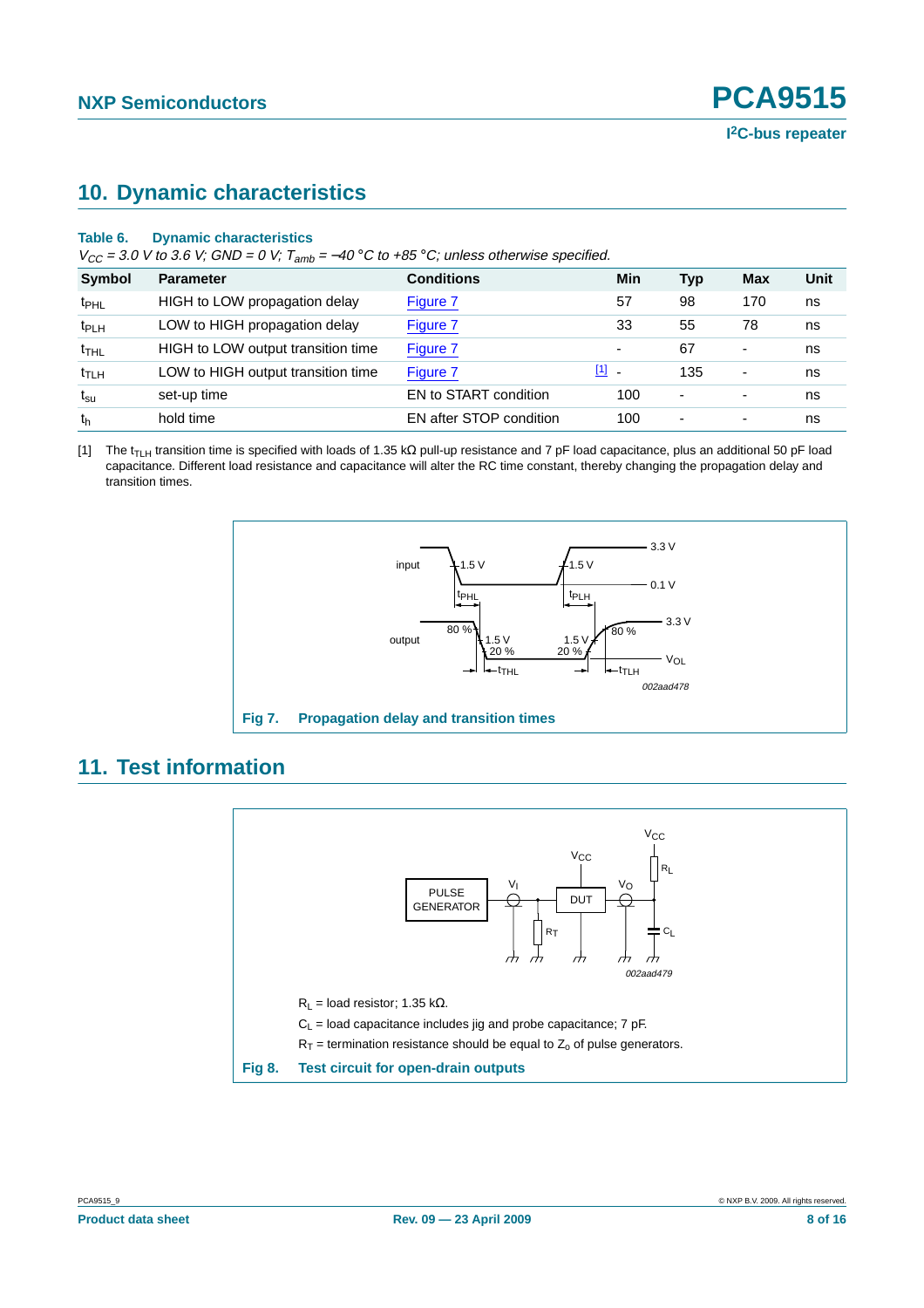## <span id="page-8-0"></span>**12. Package outline**



## **Fig 9. Package outline SOT96-1 (SO8)**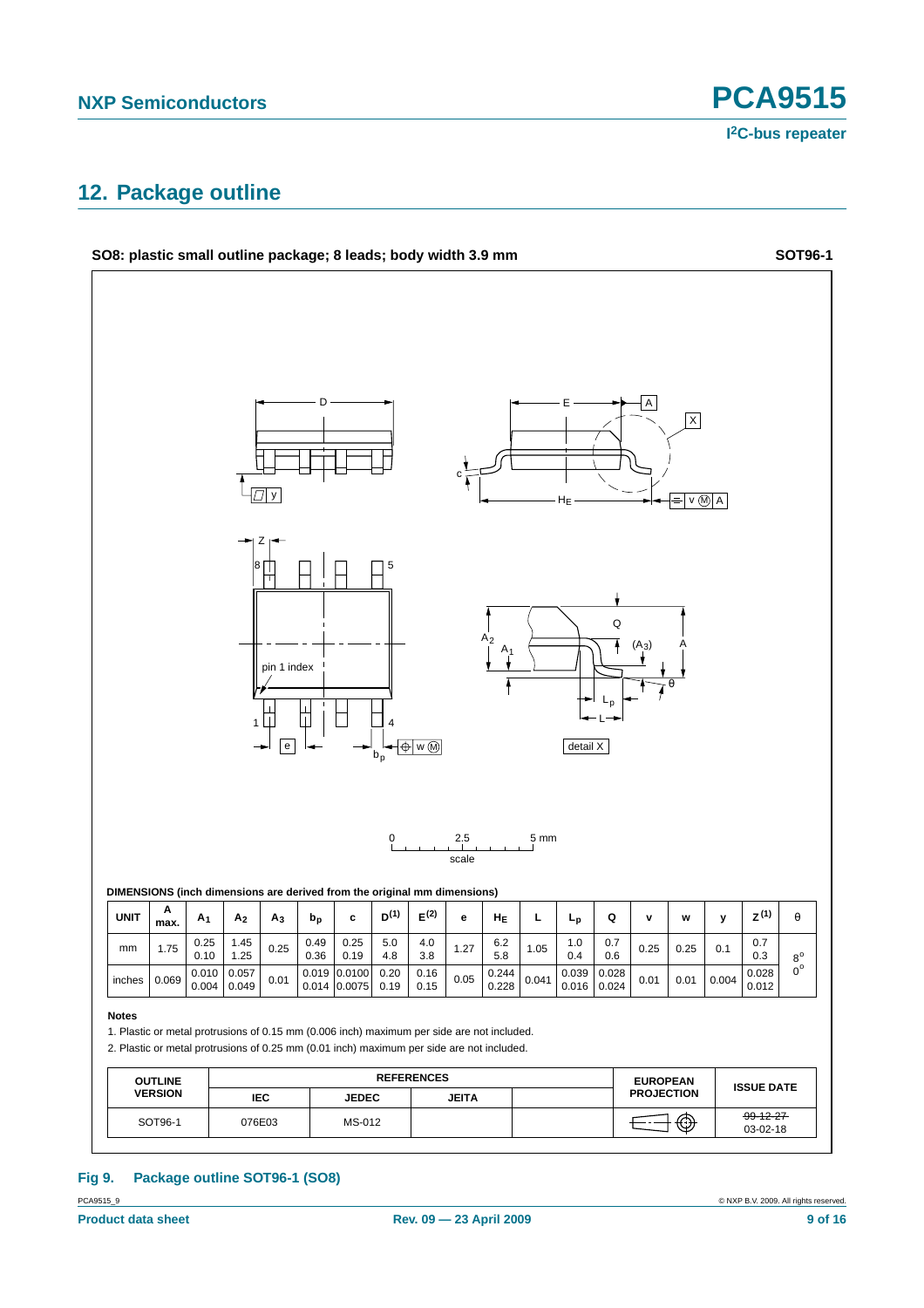

**Fig 10. Package outline SOT505-1 (TSSOP8)**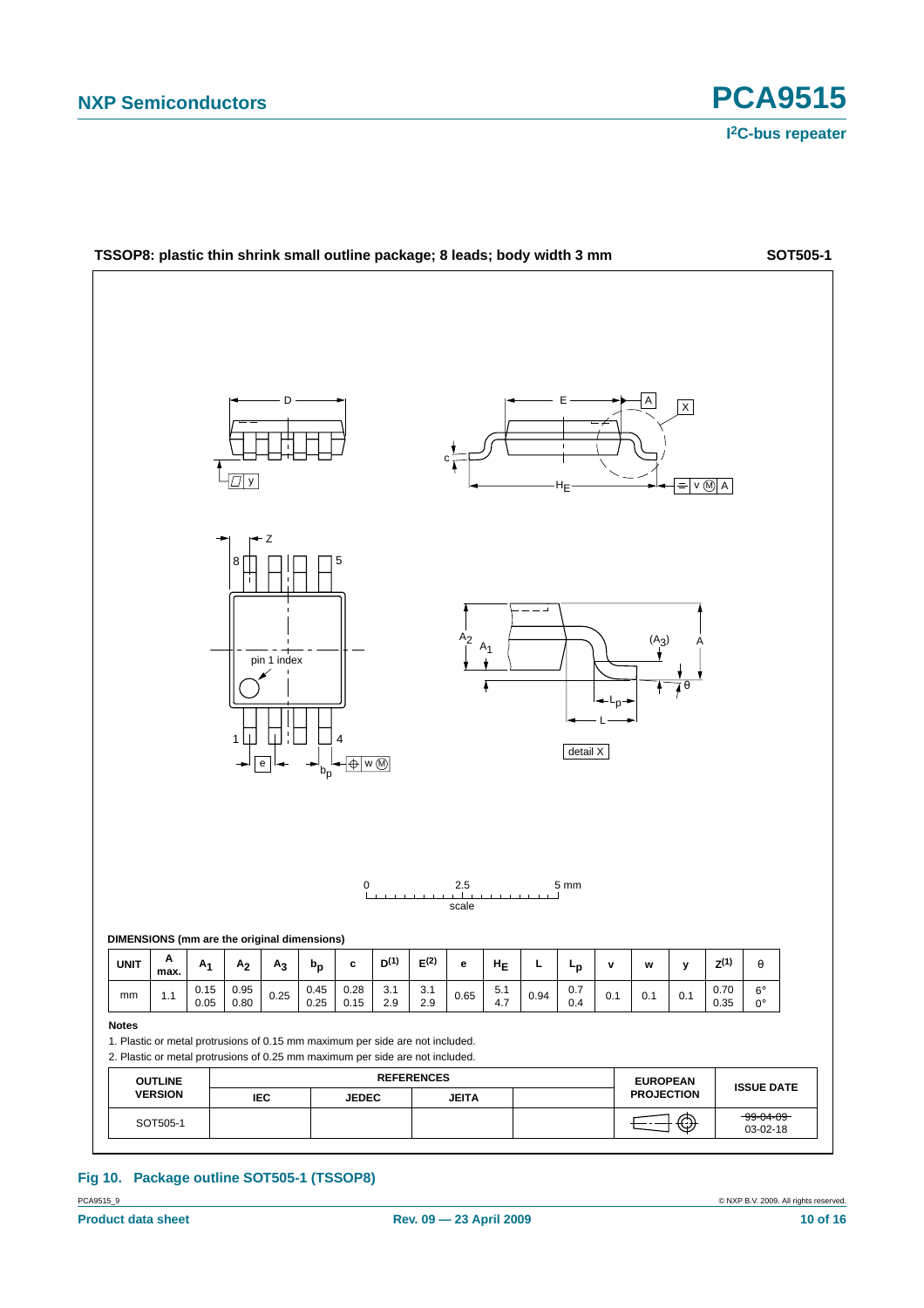## <span id="page-10-0"></span>**13. Soldering of SMD packages**

This text provides a very brief insight into a complex technology. A more in-depth account of soldering ICs can be found in Application Note AN10365 "Surface mount reflow soldering description".

### <span id="page-10-1"></span>**13.1 Introduction to soldering**

Soldering is one of the most common methods through which packages are attached to Printed Circuit Boards (PCBs), to form electrical circuits. The soldered joint provides both the mechanical and the electrical connection. There is no single soldering method that is ideal for all IC packages. Wave soldering is often preferred when through-hole and Surface Mount Devices (SMDs) are mixed on one printed wiring board; however, it is not suitable for fine pitch SMDs. Reflow soldering is ideal for the small pitches and high densities that come with increased miniaturization.

### <span id="page-10-2"></span>**13.2 Wave and reflow soldering**

Wave soldering is a joining technology in which the joints are made by solder coming from a standing wave of liquid solder. The wave soldering process is suitable for the following:

- **•** Through-hole components
- **•** Leaded or leadless SMDs, which are glued to the surface of the printed circuit board

Not all SMDs can be wave soldered. Packages with solder balls, and some leadless packages which have solder lands underneath the body, cannot be wave soldered. Also, leaded SMDs with leads having a pitch smaller than ~0.6 mm cannot be wave soldered, due to an increased probability of bridging.

The reflow soldering process involves applying solder paste to a board, followed by component placement and exposure to a temperature profile. Leaded packages, packages with solder balls, and leadless packages are all reflow solderable.

Key characteristics in both wave and reflow soldering are:

- **•** Board specifications, including the board finish, solder masks and vias
- **•** Package footprints, including solder thieves and orientation
- **•** The moisture sensitivity level of the packages
- **•** Package placement
- **•** Inspection and repair
- **•** Lead-free soldering versus SnPb soldering

### <span id="page-10-3"></span>**13.3 Wave soldering**

Key characteristics in wave soldering are:

- **•** Process issues, such as application of adhesive and flux, clinching of leads, board transport, the solder wave parameters, and the time during which components are exposed to the wave
- **•** Solder bath specifications, including temperature and impurities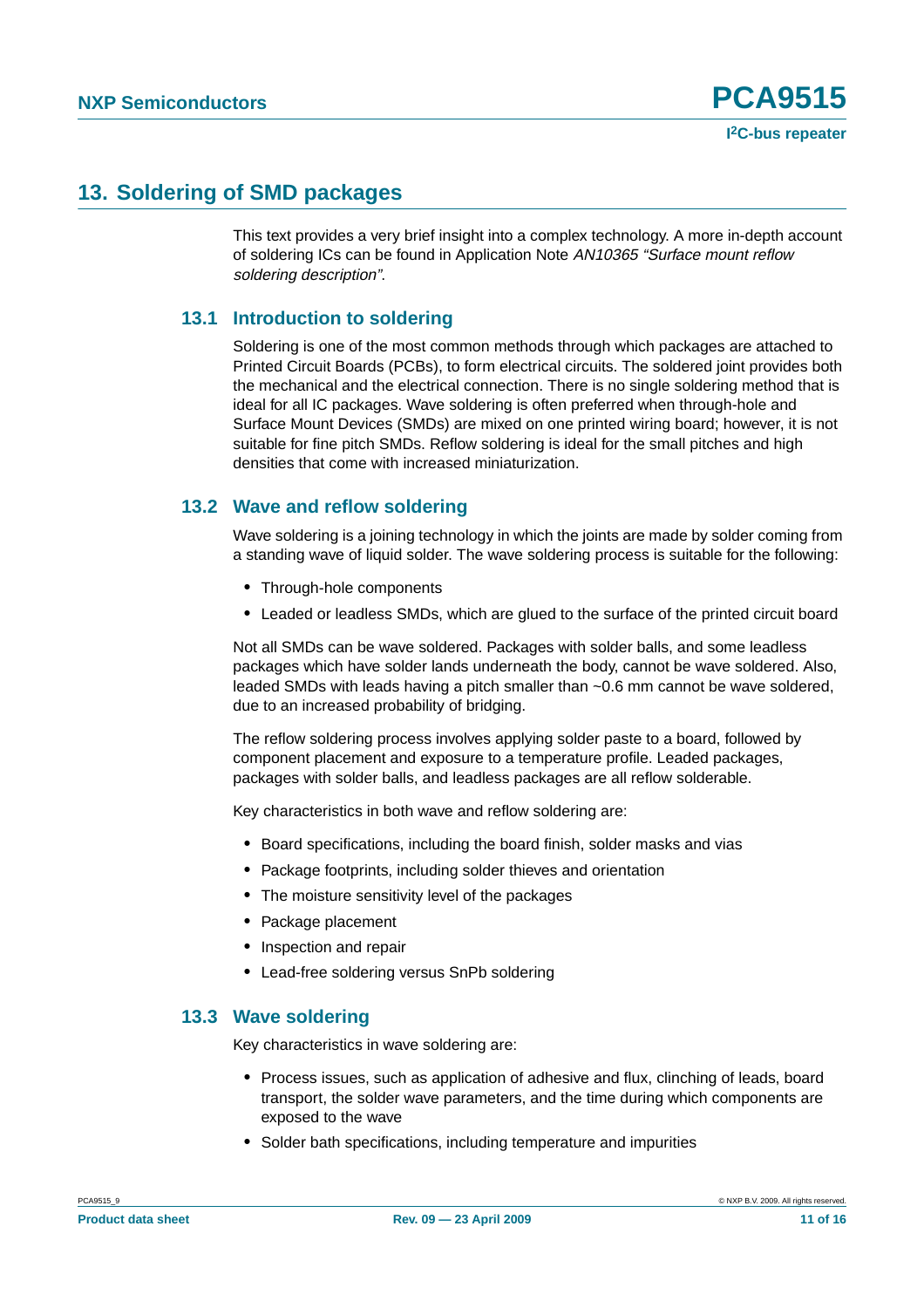### <span id="page-11-0"></span>**13.4 Reflow soldering**

Key characteristics in reflow soldering are:

- **•** Lead-free versus SnPb soldering; note that a lead-free reflow process usually leads to higher minimum peak temperatures (see Figure 11) than a SnPb process, thus reducing the process window
- **•** Solder paste printing issues including smearing, release, and adjusting the process window for a mix of large and small components on one board
- **•** Reflow temperature profile; this profile includes preheat, reflow (in which the board is heated to the peak temperature) and cooling down. It is imperative that the peak temperature is high enough for the solder to make reliable solder joints (a solder paste characteristic). In addition, the peak temperature must be low enough that the packages and/or boards are not damaged. The peak temperature of the package depends on package thickness and volume and is classified in accordance with Table 7 and 8

### **Table 7. SnPb eutectic process (from J-STD-020C)**

| Package thickness (mm) | Package reflow temperature $(^\circ \text{C})$ |            |  |
|------------------------|------------------------------------------------|------------|--|
|                        | Volume (mm <sup>3</sup> )                      |            |  |
|                        | $ <$ 350                                       | $\geq 350$ |  |
| < 2.5                  | 235                                            | 220        |  |
| > 2.5                  | 220                                            | 220        |  |

### **Table 8. Lead-free process (from J-STD-020C)**

| Package thickness (mm) | Package reflow temperature $(^\circ \text{C})$ |             |        |  |
|------------------------|------------------------------------------------|-------------|--------|--|
|                        | Volume (mm <sup>3</sup> )                      |             |        |  |
|                        | < 350                                          | 350 to 2000 | > 2000 |  |
| < 1.6                  | 260                                            | 260         | 260    |  |
| 1.6 to 2.5             | 260                                            | 250         | 245    |  |
| > 2.5                  | 250                                            | 245         | 245    |  |

Moisture sensitivity precautions, as indicated on the packing, must be respected at all times.

Studies have shown that small packages reach higher temperatures during reflow soldering, see Figure 11.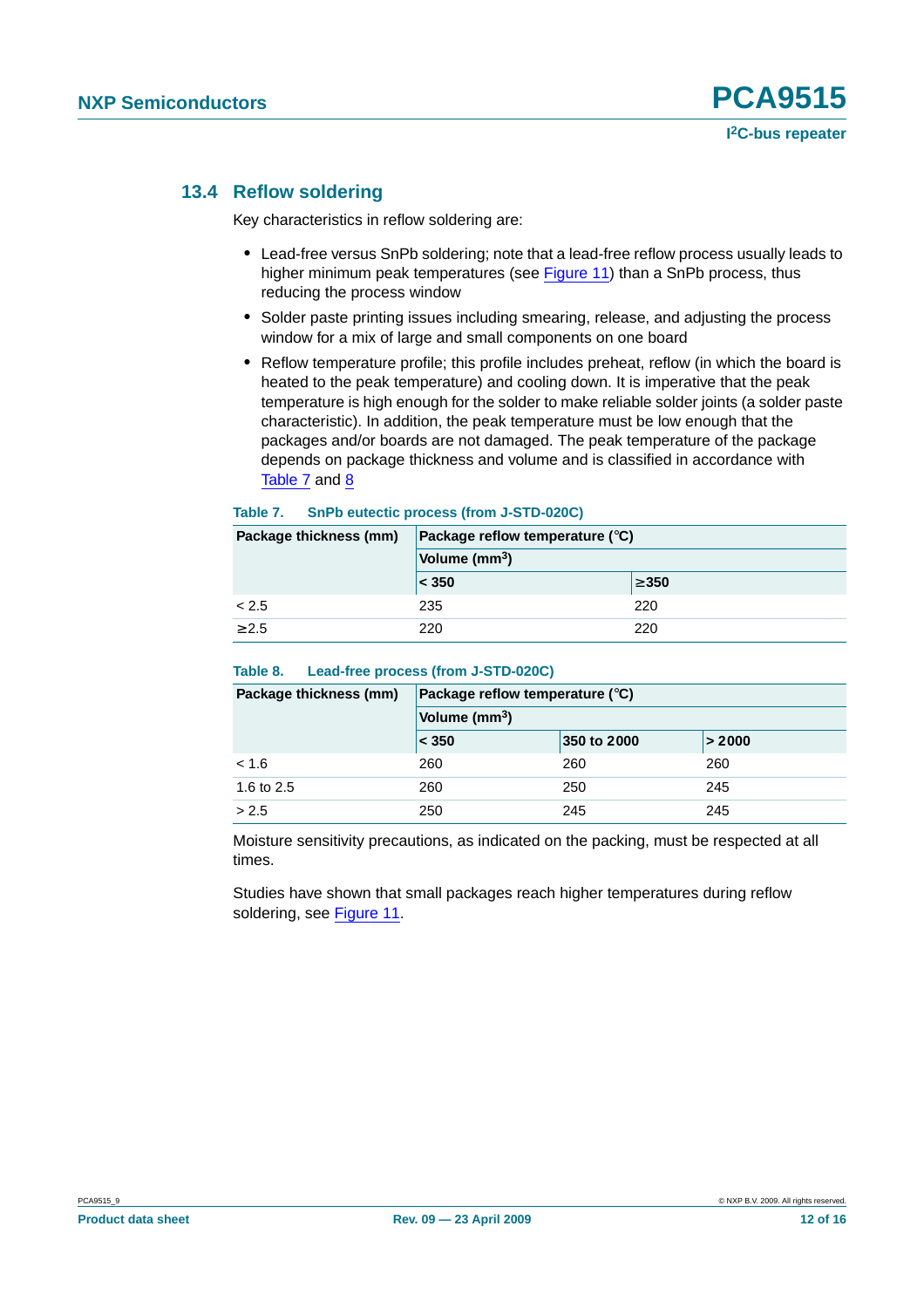

For further information on temperature profiles, refer to Application Note AN10365 "Surface mount reflow soldering description".

## <span id="page-12-0"></span>**14. Abbreviations**

| Table 9.      | <b>Abbreviations</b>                                   |
|---------------|--------------------------------------------------------|
| Acronym       | <b>Description</b>                                     |
| <b>BICMOS</b> | <b>Bipolar Complementary Metal-Oxide Semiconductor</b> |
| <b>CDM</b>    | <b>Charged-Device Model</b>                            |
| <b>DUT</b>    | Device Under Test                                      |
| <b>ESD</b>    | ElectroStatic Discharge                                |
| <b>HBM</b>    | Human Body Model                                       |
| $12C$ -bus    | Inter-Integrated Circuit bus                           |
| MМ            | Machine Model                                          |
| <b>RC</b>     | <b>Resistor-Capacitor network</b>                      |
| <b>SMBus</b>  | System Management Bus                                  |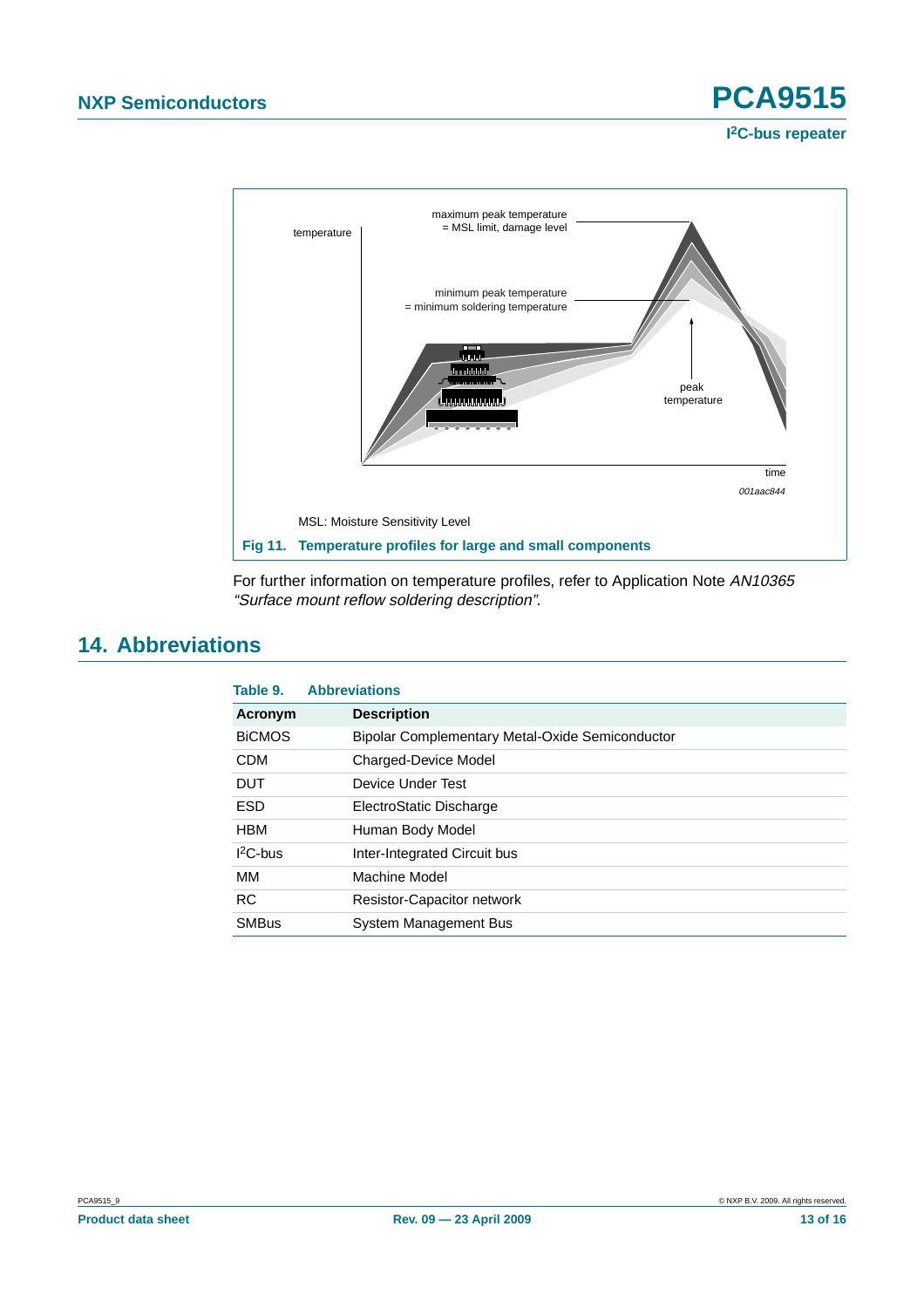# <span id="page-13-0"></span>**15. Revision history**

| Table 10. Revision history    |                               |                                                                                                                                                   |                                     |                   |
|-------------------------------|-------------------------------|---------------------------------------------------------------------------------------------------------------------------------------------------|-------------------------------------|-------------------|
| Document ID                   | Release date                  | Data sheet status                                                                                                                                 | <b>Change notice</b>                | <b>Supersedes</b> |
| PCA9515_9                     | 20090423                      | Product data sheet                                                                                                                                |                                     | PCA9519_8         |
| Modifications:                | of NXP Semiconductors.        | The format of this data sheet has been redesigned to comply with the new identity guidelines                                                      |                                     |                   |
|                               |                               | Legal texts have been adapted to the new company name where appropriate.                                                                          |                                     |                   |
|                               |                               | Section 1 "General description":                                                                                                                  |                                     |                   |
|                               |                               | - 4 <sup>th</sup> paragraph: referenced part type numbers changed from "PCA951x" to "PCA951xA"<br>(excludes PCA9515)                              |                                     |                   |
|                               |                               | $-$ Added new 5 <sup>th</sup> paragraph                                                                                                           |                                     |                   |
|                               |                               | Table 5 "Static characteristics", sub-section "Input SCLn; input/output SDAn":                                                                    |                                     |                   |
|                               |                               | - Symbol for parameter "input leakage current" changed from " $I_1$ " to " $I_1$ "                                                                |                                     |                   |
|                               |                               | - Symbol/parameter changed from "l <sub>OH</sub> , output HIGH level leakage current"<br>to "I <sub>LOH</sub> , HIGH-level output leakage current |                                     |                   |
|                               | • Added soldering information |                                                                                                                                                   |                                     |                   |
|                               |                               | • Added Section 14 "Abbreviations"                                                                                                                |                                     |                   |
| PCA9515 8<br>(9397 750 14097) | 20040929                      | Product data sheet                                                                                                                                |                                     | PCA9515 7         |
| PCA9515 7<br>(9397 750 12875) | 20040624                      | Product data sheet                                                                                                                                |                                     | PCA9515 6         |
| PCA9515_6<br>(9397 750 12294) | 20031110                      | Product data                                                                                                                                      | 853-2223 30410<br>dated 2003 Oct 03 | PCA9515 5         |
| PCA9515_5<br>(9397 750 09814) | 20020513                      | Product data                                                                                                                                      | 853-2223 28185<br>dated 2002 May 13 | PCA9515_4         |
| PCA9515 4<br>(9397 750 09512) | 20020301                      | Product data                                                                                                                                      | 853-2223 27802                      | PCA9515_3         |
| PCA9515_3<br>(9397 750 08127) | 20010307                      | Product specification                                                                                                                             | 853-2223 25782                      | PCA9515_2         |
| PCA9515 2<br>(9397 750 07852) | 20001201                      | Product specification                                                                                                                             | 853-2223 25138                      | PCA9515_1         |
| PCA9515_1<br>(9397 750 07757) | 20001113                      | Product specification                                                                                                                             | 853-2223 25005                      |                   |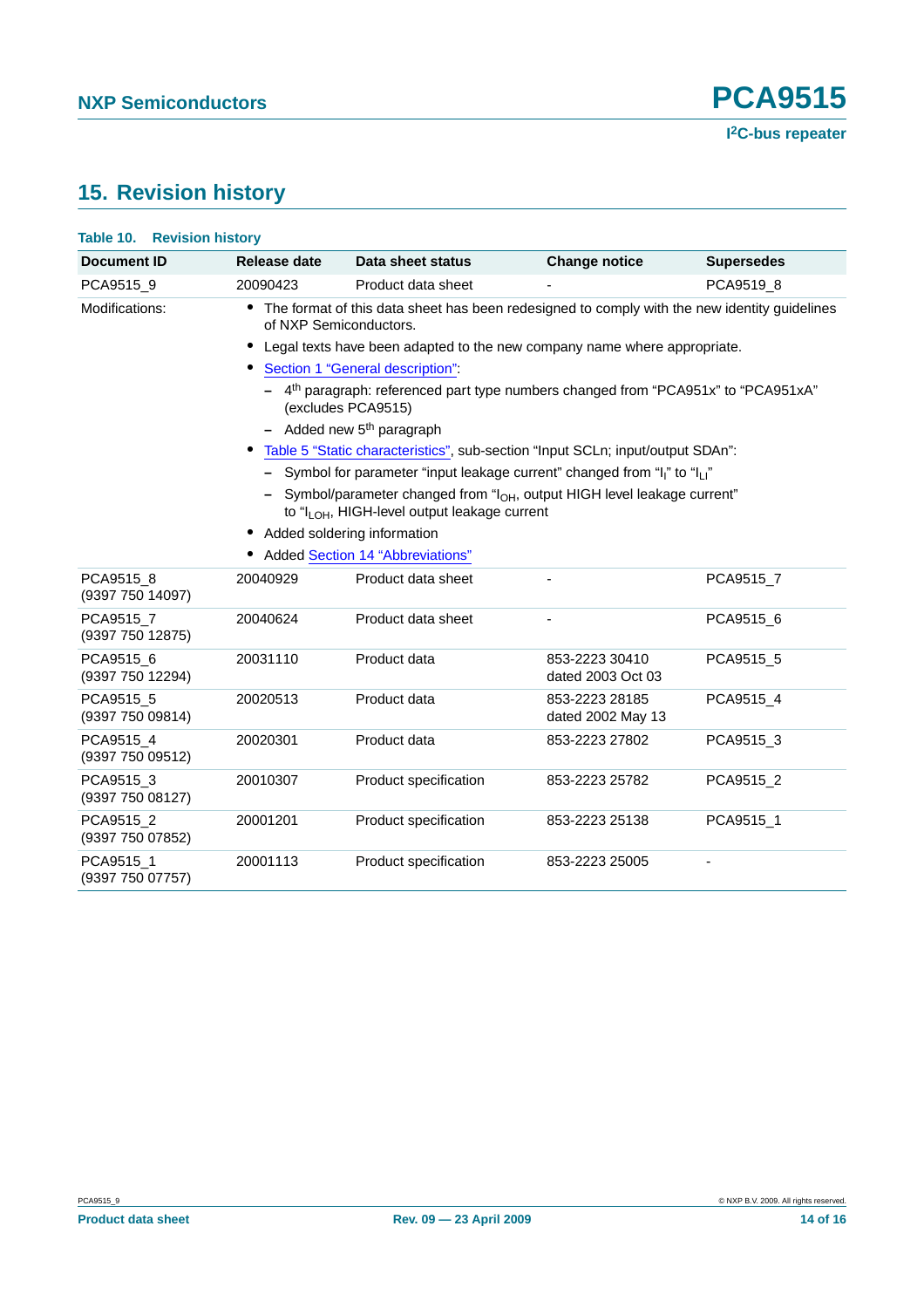## <span id="page-14-0"></span>**16. Legal information**

### <span id="page-14-1"></span>**16.1 Data sheet status**

| Document status <sup>[1][2]</sup> | Product status <sup>[3]</sup> | <b>Definition</b>                                                                     |
|-----------------------------------|-------------------------------|---------------------------------------------------------------------------------------|
| Objective [short] data sheet      | Development                   | This document contains data from the objective specification for product development. |
| Preliminary [short] data sheet    | Qualification                 | This document contains data from the preliminary specification.                       |
| Product [short] data sheet        | Production                    | This document contains the product specification.                                     |

[1] Please consult the most recently issued document before initiating or completing a design.

[2] The term 'short data sheet' is explained in section "Definitions".

[3] The product status of device(s) described in this document may have changed since this document was published and may differ in case of multiple devices. The latest product status information is available on the Internet at URL <http://www.nxp.com>.

### <span id="page-14-2"></span>**16.2 Definitions**

**Draft —** The document is a draft version only. The content is still under internal review and subject to formal approval, which may result in modifications or additions. NXP Semiconductors does not give any representations or warranties as to the accuracy or completeness of information included herein and shall have no liability for the consequences of use of such information.

**Short data sheet —** A short data sheet is an extract from a full data sheet with the same product type number(s) and title. A short data sheet is intended for quick reference only and should not be relied upon to contain detailed and full information. For detailed and full information see the relevant full data sheet, which is available on request via the local NXP Semiconductors sales office. In case of any inconsistency or conflict with the short data sheet, the full data sheet shall prevail.

### <span id="page-14-3"></span>**16.3 Disclaimers**

**General —** Information in this document is believed to be accurate and reliable. However, NXP Semiconductors does not give any representations or warranties, expressed or implied, as to the accuracy or completeness of such information and shall have no liability for the consequences of use of such information.

**Right to make changes —** NXP Semiconductors reserves the right to make changes to information published in this document, including without limitation specifications and product descriptions, at any time and without notice. This document supersedes and replaces all information supplied prior to the publication hereof.

**Suitability for use - NXP** Semiconductors products are not designed, authorized or warranted to be suitable for use in medical, military, aircraft, space or life support equipment, nor in applications where failure or malfunction of an NXP Semiconductors product can reasonably be expected to result in personal injury, death or severe property or environmental

damage. NXP Semiconductors accepts no liability for inclusion and/or use of NXP Semiconductors products in such equipment or applications and therefore such inclusion and/or use is at the customer's own risk.

**Applications —** Applications that are described herein for any of these products are for illustrative purposes only. NXP Semiconductors makes no representation or warranty that such applications will be suitable for the specified use without further testing or modification.

**Limiting values —** Stress above one or more limiting values (as defined in the Absolute Maximum Ratings System of IEC 60134) may cause permanent damage to the device. Limiting values are stress ratings only and operation of the device at these or any other conditions above those given in the Characteristics sections of this document is not implied. Exposure to limiting values for extended periods may affect device reliability.

**Terms and conditions of sale —** NXP Semiconductors products are sold subject to the general terms and conditions of commercial sale, as published at <http://www.nxp.com/profile/terms>, including those pertaining to warranty, intellectual property rights infringement and limitation of liability, unless explicitly otherwise agreed to in writing by NXP Semiconductors. In case of any inconsistency or conflict between information in this document and such terms and conditions, the latter will prevail.

**No offer to sell or license —** Nothing in this document may be interpreted or construed as an offer to sell products that is open for acceptance or the grant, conveyance or implication of any license under any copyrights, patents or other industrial or intellectual property rights.

**Export control —** This document as well as the item(s) described herein may be subject to export control regulations. Export might require a prior authorization from national authorities.

### <span id="page-14-4"></span>**16.4 Trademarks**

Notice: All referenced brands, product names, service names and trademarks are the property of their respective owners.

**I 2C-bus —** logo is a trademark of NXP B.V.

## <span id="page-14-5"></span>**17. Contact information**

For more information, please visit: **http://www.nxp.com**

For sales office addresses, please send an email to: **salesaddresses@nxp.com**